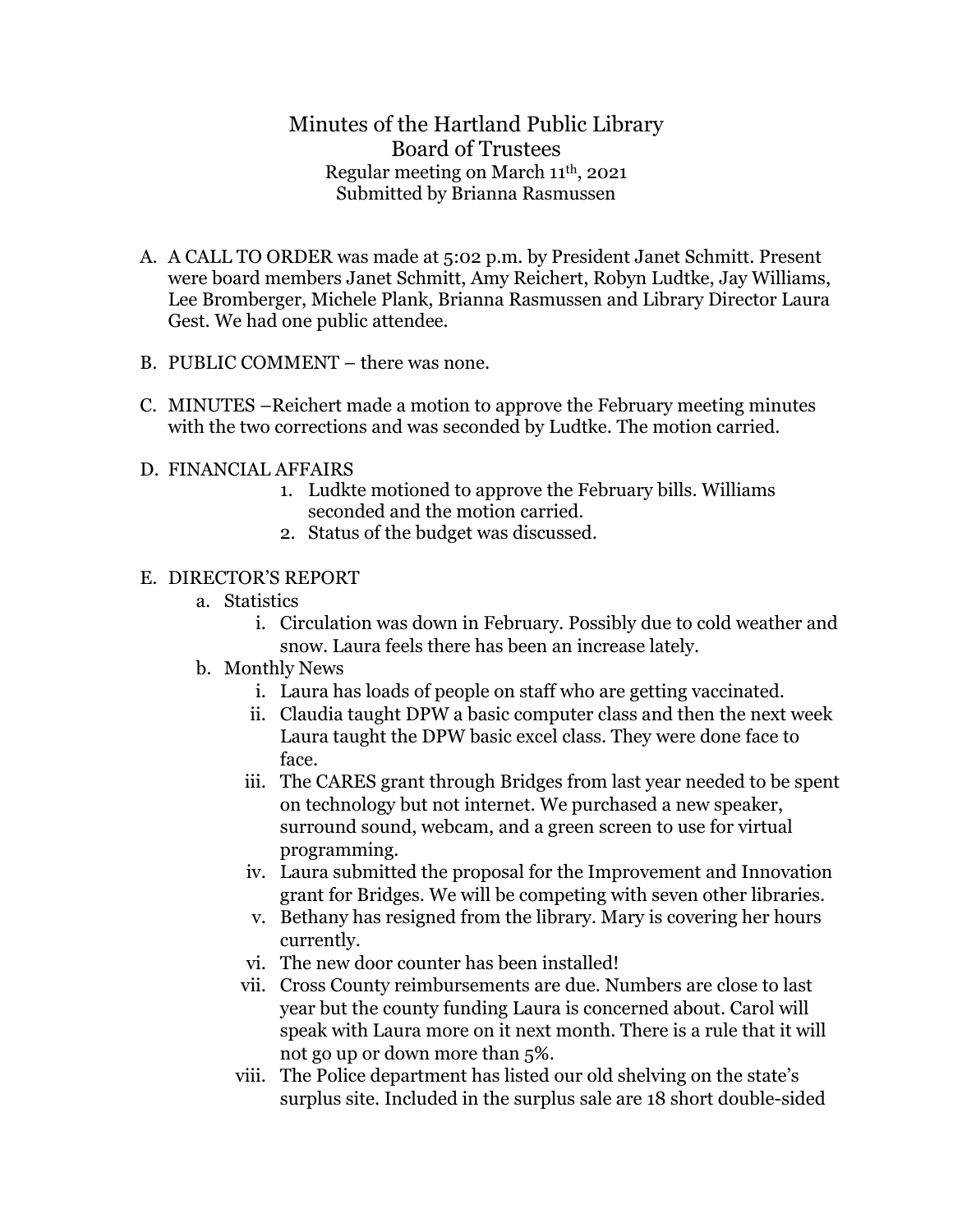three-foot chunks and six three-foot wall sections; about half of the shelving that was moved due to the updates.

- ix. The carpet underneath was squished but not bad. Laura is looking into possibly getting the carpet professional cleaned.
- x. DPW painted this week and the furniture was delivered on Monday. Carpet is getting installed next week. Village Board meetings will likely be held in the new room once construction starts. Great opportunity for the public to see the update to that new room!
- xi. The Dr. Seuss books were recently in the news. We currently have one of the books returned and two are still out.
	- 1. The board discussed options.
		- a. Pulling them out of the children's section and looking at putting in an adult section, but not getting rid of completely. Include a notation on the inside cover – that we removed but keep for future lesson or needs.
	- 2. Uncirculated section so that they are not available for check out.
- xii. Laura plans on filling the second part time reference Librarian position in April/ May. She asked Emily what tasks she could pass along and use help with.
- xiii. Laura discussed the staff meeting agenda for the upcoming staff inservice day.
- xiv. Peter has gotten approval to visit classrooms again after his second vaccine!

## F. OLD BUSINESS

- a. Online Donation Form
	- i. Laura re-did the online donation form.
	- ii. After review, decided to stick with the original form.
- b. Legal approval on Policies
	- i. Code of conduct is good and passed legal.

## G. NEW BUSINESS

- a. Approve change of next meeting date to April 15th, 2021
	- i. The board discussed and agreed to move the next meeting to April 15th, 2021.
- b. Act/Approve removal of Covid Guidelines Policy
	- i. Staff is comfortable with removal of the Covid Guidelines Policy.
	- ii. A motion was made by Plank to approve removing Covid Guidelines policy and was seconded by Ludtke. The motion carried.
- c. Act/Approve New Library Hours
	- i. Laura thinks it's time to go back to pre-covid hours. Hours would be 9 a.m.-8 p.m. Monday – Thursday. Friday would stay with 9 a.m. –